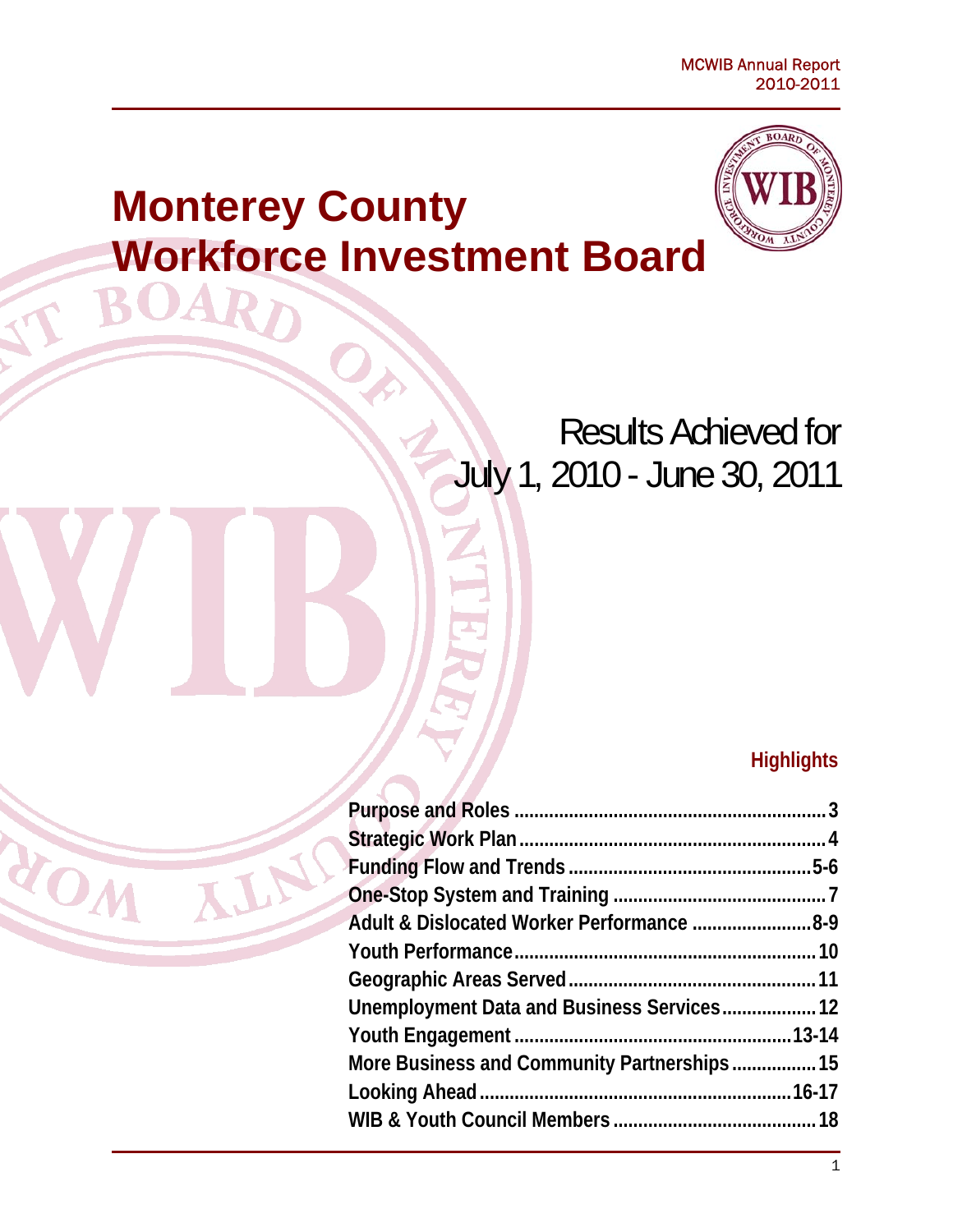### **Welcome Message from the Chair**



Thank you in advance for taking the time to read the Monterey County Workforce Investment Board (MCWIB) Annual Report. In the following pages you will find detailed, yet also very readable, information about the workforce training activities in Monterey County for fiscal year 2010. The numbers and the narrative paint an accurate picture of both the successes and the challenges of helping to place local residents into gainful employment during the longest and deepest slowdown the California economy has experienced since the 1930's.

Broadly stated, the goal of the MCWIB is to help those local residents who are out of work get back into the labor force. It seeks to transition county residents from the public assistance side of the economic ledger to the wage-earning, payroll tax paying side.

The population that utilized the services of the employment and training system in the past year included those who are the most difficult to place into long-term, sustainable-wage earning jobs: those county residents that have literacy and numeracy barriers to employment; alcohol and drug dependencies; criminal records and/ or the absence of a high school diploma or equivalent. In 2010, however, the population of the unemployed in Monterey County took on a much broader profile. Some of those folks who utilized services came from retail stores, restaurants and visitor serving businesses that have ceased to operate. Clients also came from the professional ranks and from agriculture and agriculture-related enterprises. And, as has been well documented, some of the newly unemployed came from the financial services industry, health-care, and city and county governments.

Set against this backdrop, in the following pages you'll read of key successes in the past year:

- Integrating Workforce training with Economic Development: The shift of the MCWIB to the newly created Economic Development Department to make job creation a partner in the goal of workforce activities. A simple sounding goal that took much time and energy to complete.
- Collaboration and creativity: The MCWIB increased the depth and breadth of its relationships across geographic and institutional boundaries to work with new partners in business, education and public agencies as well as working across county lines in a regional approach to workforce.
- Doing more with less: At a time when the demands for services were going up and the traditional funding sources were shrinking, the MCWIB responded by successfully diversifying its funding from new grants.
- Increased Efficiencies: Borrowing some of the best practices from the private sector, the MCWIB developed a strategic plan and implemented it. The MCWIB reduced the size of its board to make it more nimble while meeting the prescribed membership requirements. And knowing full well that you can't manage things you don't measure, we are pleased to present this ninth installment of the MCWIB Annual report for our Board of Supervisors and all of our stakeholders.

Should you have questions or suggestions, please call or write.

Erik Cushman, *MCWIB Chair*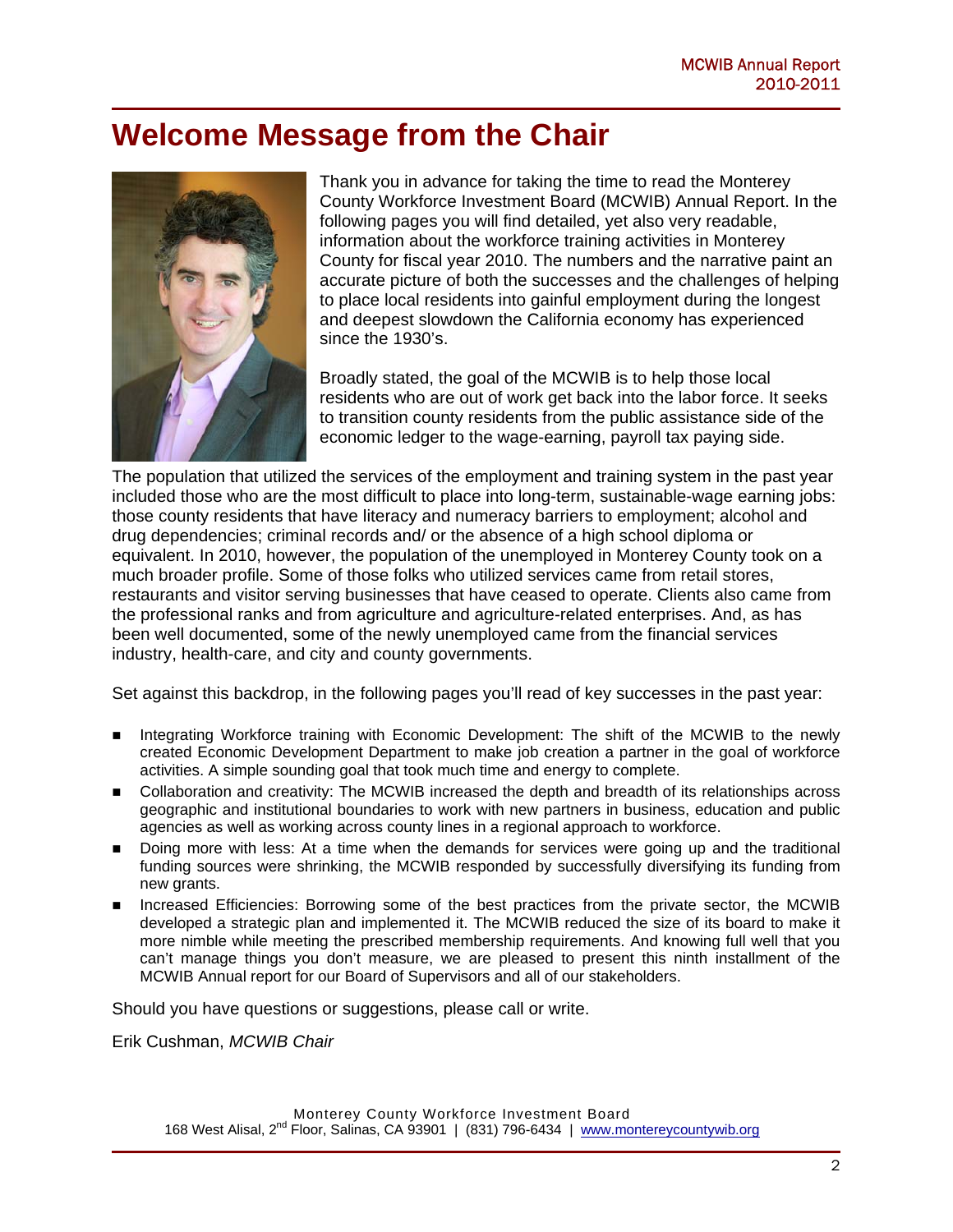### **Purpose Statement**

 $\overline{\phantom{a}}$  $\overline{\phantom{a}}$  $\overline{\phantom{a}}$  $\overline{\phantom{a}}$  $\overline{\phantom{a}}$ 

 $\overline{\phantom{a}}$ I

The Workforce Investment Board (WIB) was established through the federal Workforce Investment Act (WIA) of 1998 and is responsible for providing strategic planning, oversight and policy direction for the utilization of WIA funds in Monterey County.

The overall goal of the WIA is to increase earnings, retention and skills attainment and improve the quality of the local, and ultimately, the national labor force.

The primary workforce service provider in Monterey County is the Office for Employment Training (OET), a branch of the Monterey County, Department of Social and Employment Services. The MCWIB also funds job training programs to partner in the workforce investment system, to meet Monterey County's demand for a qualified and ready workforce. The programs benefit local employers, unemployed adults and recently laid-off workers, and at risk youth ages 14 to 21.

In addition, the MCWIB invests time and resources in studying and analyzing our local economy. These important findings, trends and labor market needs are highlighted in studies that can all be found on our website at: www.montereycountywib.org

### **Roles of the MCWIB**

- **CONVENER** Bringing together business, labor, education, and economic development to focus on community workforce issues
- **WORKFORCE ANALYST** Developing, disseminating and understanding current labor market and economic information and trends
- **BROKER** Bringing together systems to solve common problems, or broker new relationships with businesses and workers
- **COMMUNITY VOICE** Advocating for the importance of workforce policy, providing perspective about the need for skilled workers
- **CAPACITY BUILDER** Enhancing the region's ability to meet the workforce needs of local employers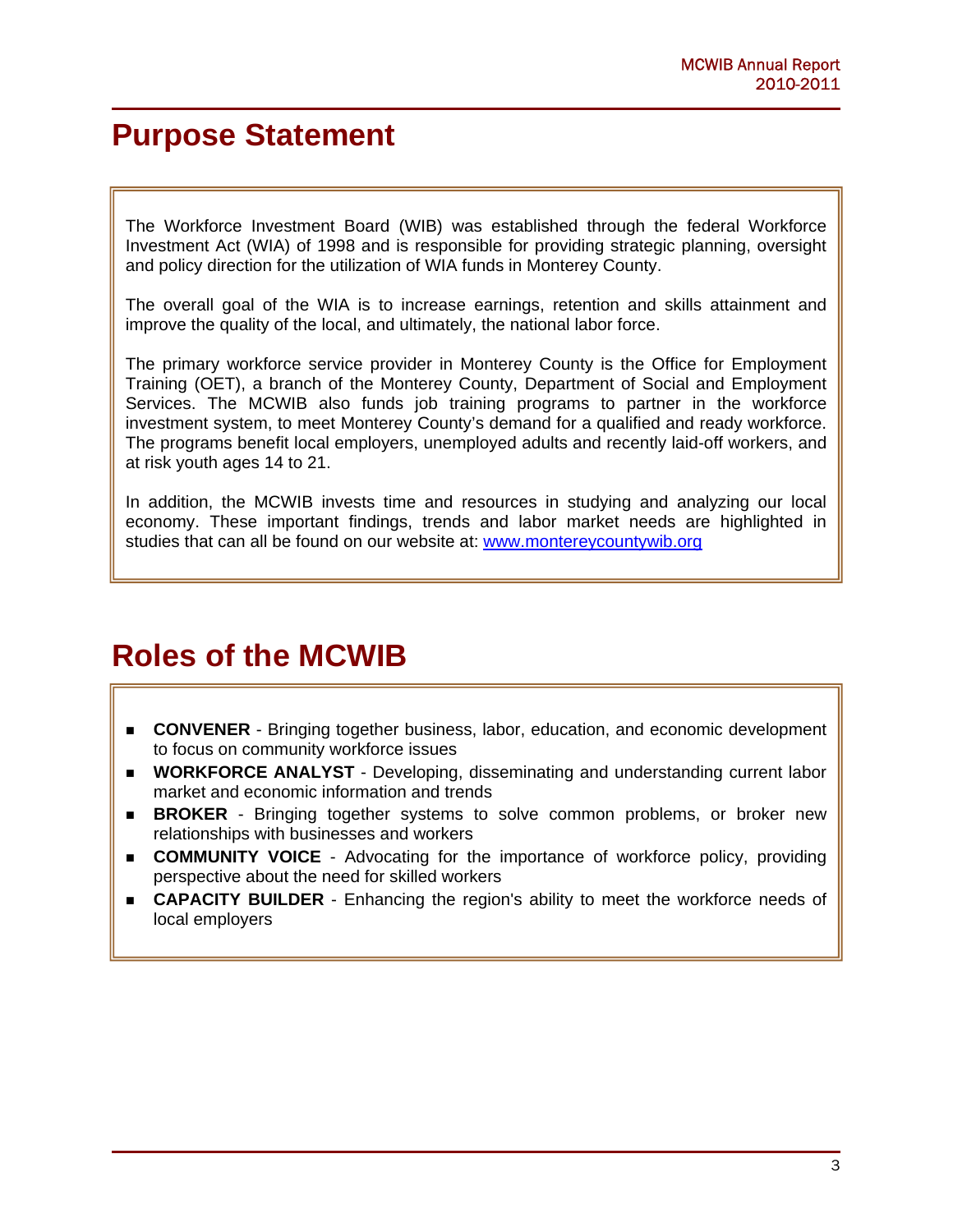### **Strategic Work Plan**

*Strategic Doing enables people in loosely joined, open networks to think and act strategically. Instead of broad visions, they pursue measurable strategic outcomes. Instead of focusing on problems and deficits, they define new opportunities by connecting their assets. Instead of looking for a visionary leader, they recognize that leadership in open networks is a shared responsibility.* www.pcrd.purdue.edu

**Board Business:** How is the MCWIB structured and positioned?

- MCWIB member **composition** was resized from 47 to 35 members. Seven new members were appointed to the Board and three to the Youth Council.
- **Increased communication** on initiatives of the MCWIB was accomplished through presentations to the Board of Supervisors and periodic emails to the workforce community partners.
- The MCWIB and staff joined the new county **Economic Development Department**.

**Economic Development & Workforce Partnerships:** How does the MCWIB partner with local businesses and economic development agencies to create and sustain jobs?

- A major emphasis was placed on **small business, microenterprise, entrepreneurship, self-employment and training** with the Department of Labor/Performance Excellence Partners, Monterey County's Redevelopment Agency and the region's three business incubator programs and two Small Business Development Centers.
- The **Layoff Aversion** project resulted in jobs retained and lessons learned. We co-hosted with Santa Cruz County the **Extreme Entrepreneurship Tour.**

**Education & Workforce Partnerships:** How does the MCWIB convene education and workforce development stakeholders to leverage resources and promote training programs for job-seekers?

- The MCWIB is a champion of **WorkKeys and WIN** so that job-seekers and students are skilled and employers have a certified job-ready workforce. MCWIB members and staff participate in **employer stakeholder groups** convened by education partners.
- Support K-12 programs such as the **Health Career Fairs**.
- Work with a growing community partnership to develop and sustain **summer youth enrichment**.

**Model One-Stop Delivery System:** How does the MCWIB support the goal that services of the Monterey County One-Stop Delivery System are understood by and accessible to all workforce investment stakeholders?

- Pilot project included the **Mobile One-Stop**, providing workforce assistance training for **library staff.** We continued to support a variety of **access points and community expertise** through subcontracts for WIA services, and supported staff professional development through **Career Development Facilitator Training.**
- MCWIB revised **local policies** to better inform and standardize the system.

**Regional Collaborations:** How does the MCWIB strengthens working relationships with regional partners and consortiums?

- **Regional projects** included Extreme Entrepreneurship Tour, National Emergency Grant, Regional Industry Clusters of Opportunity, Healthcare Advisory Round Table and Allied Health.
- We have **regional "workforce" working relationship**s with San Benito, Santa Cruz, San Luis Obispo, Santa Barbara and Ventura Counties.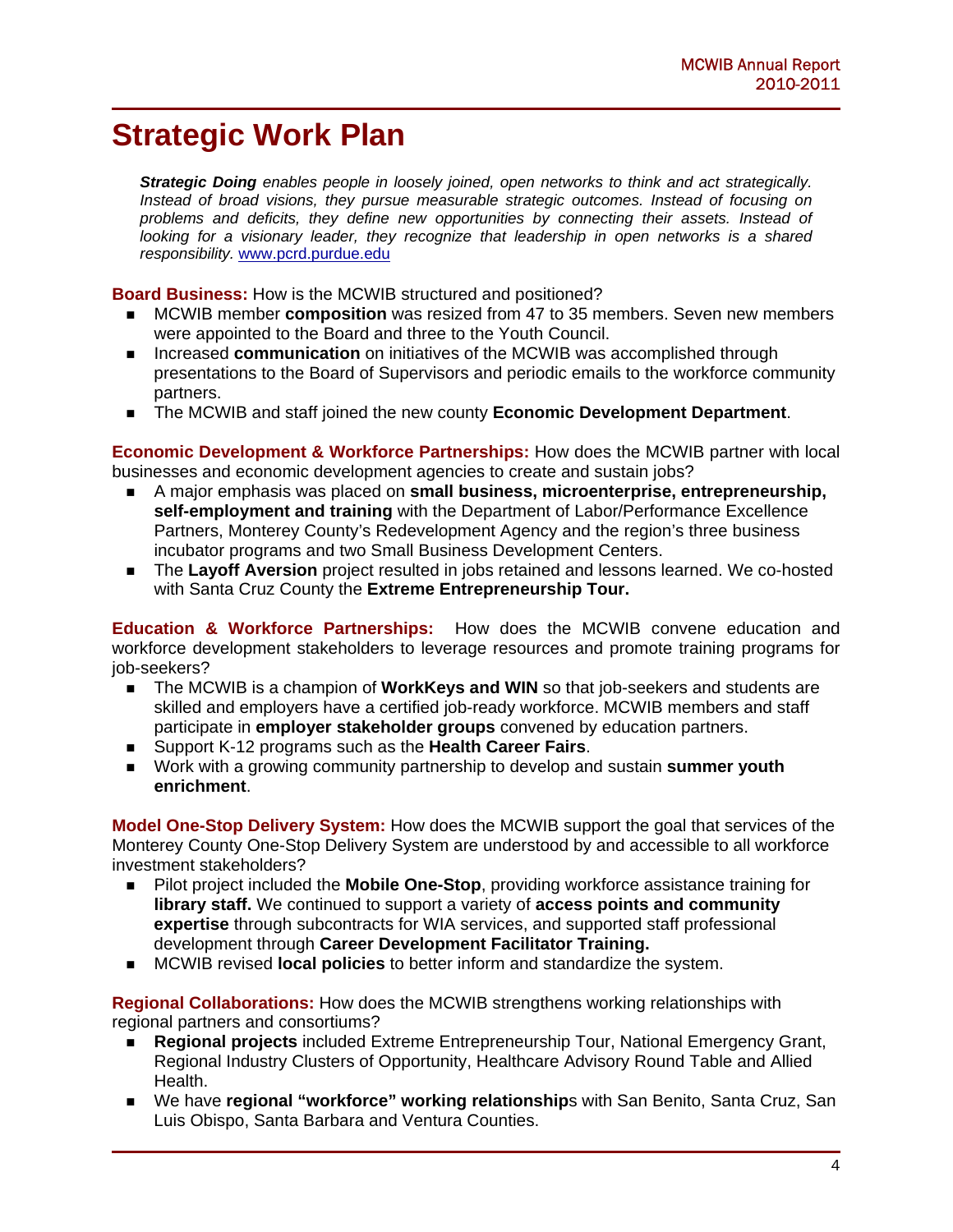### **Funding Flow**

The MCWIB is primarily funded by the federal Workforce Investment Act of 1998 (WIA) and is one of over 600 local workforce investment areas nationally and one of 49 in California.



Monterey County received an allocation of **\$6.4 million** dollars in WIA formula and Rapid Response funds. The funds included \$1.9 million for Adult Programs; \$2.2 million for Dislocated Worker Programs; \$2 million for Youth Programs and \$309,814 for Rapid Response Activities. Carry-in funds in the amount of \$565,030 in American Recovery and Reinvestment Act (ARRA) funds were also included in the budget.

In addition to WIA formula funds, the MCWIB applied for and received over \$750,000 in competitive grant funds, totaling the PY2010-2011 available funds to **\$7,724,415.**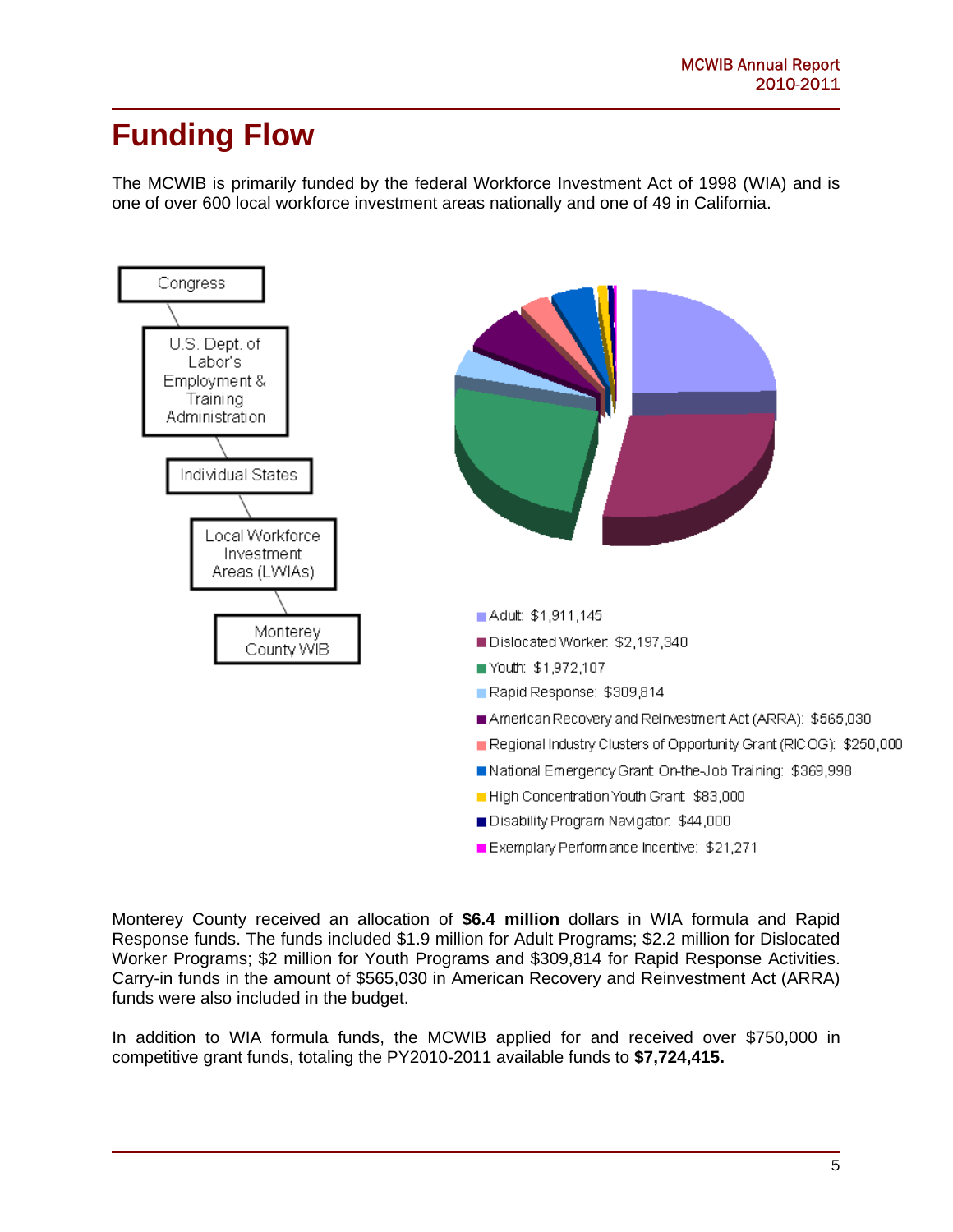# **MCWIB Funding Trends**

| Program                                                                                       | <b>PY11-12</b><br>(Projected) | PY10-11     | <b>PY09-10</b> | <b>PY08-09</b> |
|-----------------------------------------------------------------------------------------------|-------------------------------|-------------|----------------|----------------|
| <b>WIA Rapid Response</b>                                                                     | \$232,361                     | \$309,814   | \$219,056      | \$164,550      |
| <b>WIA Dislocated Worker</b>                                                                  | \$1,896,012                   | \$2,197,340 | \$2,665,428    | \$2,521,748    |
| <b>WIA Adult</b>                                                                              | \$1,540,915                   | \$1,911,145 | \$2,129,584    | \$2,155,719    |
| <b>WIA Youth</b>                                                                              | \$1,753,465                   | \$1,972,107 | \$2,199,189    | \$2,217,746    |
| <b>WIA Formula Funds TOTAL</b>                                                                | \$5,422,753                   | \$6,390,406 | \$7,213,257    | \$7,059,763    |
| <b>American Recovery and</b><br><b>Reinvestment Act (ARRA)</b><br><b>TOTAL</b>                |                               | \$565,030   |                | \$7,136,530    |
| <b>Dislocated Worker Additional</b><br>Assistance (Projected)                                 | \$999,661                     |             |                |                |
| NEG - Multi Sector Grant<br>Regional Industry Clusters of<br><b>Opportunity Grant (RICOG)</b> | \$444,385                     | \$250,000   |                |                |
| $NEG - On$ the Job Training                                                                   |                               | \$369,988   |                |                |
| <b>High Concentration Youth</b>                                                               |                               | \$83,000    |                |                |
| <b>New Start</b><br>Governor's Gang Reduction,<br>Intervention and Prevention<br>(CalGRIP)    | \$54,476                      |             | \$5,000        | \$500,000      |
| <b>Disability Program Navigator</b>                                                           |                               | \$44,720    | \$58,000       | \$72,000       |
| <b>Competitive Grants &amp; Special</b><br><b>Projects TOTAL</b>                              | \$1,498,522                   | \$747,708   | \$63,000       | \$572,000      |
| <b>Exemplary Performance</b><br><b>Incentives TOTAL</b>                                       |                               | \$21,271    |                |                |
| <b>Total funding</b>                                                                          | \$6,921,275                   | \$7,724,415 | \$7,276,257    | \$14,768,293   |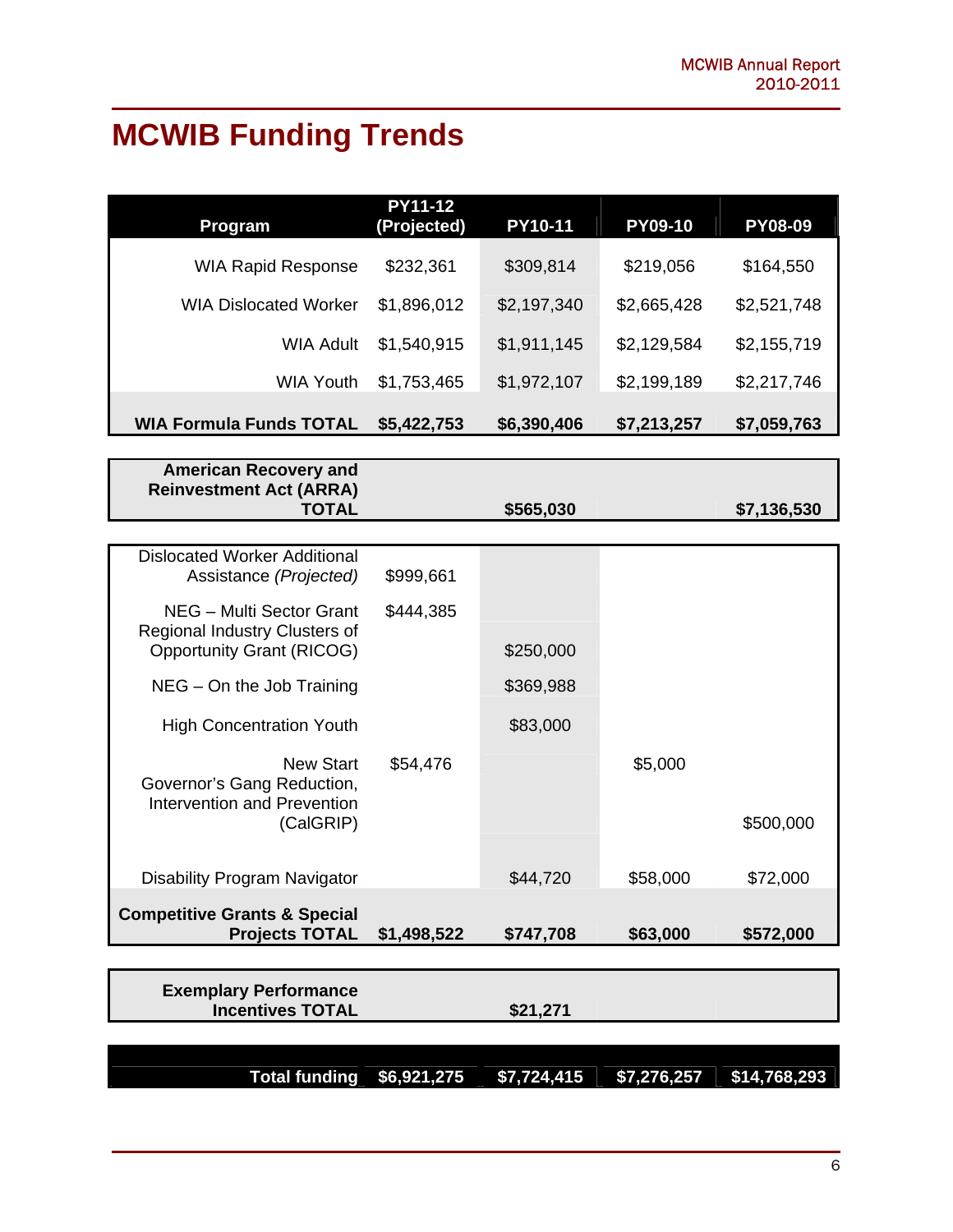### **One-Stop System and Training**

#### Workforce Investment Act Expenditures Reported by Monterey County Workforce Investment Boards (2008 and 2009 Federal Program Year Appropriation, ARRA and CalGRIP)

|                      |    | <b>Allocation</b> | <b>Employment Services</b> |                     |                        | <b>Job Training</b> |                     | <b>Administrative and</b> |                              |        |
|----------------------|----|-------------------|----------------------------|---------------------|------------------------|---------------------|---------------------|---------------------------|------------------------------|--------|
| <b>Grant</b>         |    | (net)             |                            | core                | <b>intensive</b>       |                     |                     |                           | <b>Other Operating Costs</b> |        |
|                      |    |                   |                            | <b>Expenditures</b> |                        | %                   | <b>Expenditures</b> | %                         | <b>Expenditures</b>          | %      |
| <b>Adult Formula</b> | \$ | 2,879,584         | \$                         | 960.512             | \$1,620,244            | 89.62% \$           | 158.998             | $5.52\%$ \$               | 139.830                      | 4.86%  |
| <b>ARRA Adult</b>    | \$ | 1.374.451         | S.                         | ٠                   | 367.802<br>\$          | 26.76% \$           | 869.204             | 63.24% \$                 | 137.445                      | 10.00% |
| <b>Adult Total</b>   | \$ | 4.254.035         | \$                         | 960.512             | \$1.988.046            | 69.31% \$           | 1.028.202           | 24.17% \$                 | 277.275                      | 6.52%  |
| <b>DW Formula</b>    | \$ | 1,915,428         | \$                         | 410.624             | $$1,332,782$ 91.02% \$ |                     | 106.408             | $5.56\%$ \$               | 65.614                       | 3.43%  |
| <b>ARRA DW</b>       | \$ | 2.636.244         | S.                         | ۰                   | \$1.131.541            | 42.92% \$           | 1.241.079           | 47.08% \$                 | 263.624                      | 10.00% |
| <b>DW Total</b>      | \$ | 4.551.672         | \$                         | 410.624             | \$2,464,323            | 63.16% \$           | 1.347.487           | 29.60% \$                 | 329,238                      | 7.23%  |
| <b>CalGRIP</b>       | \$ | 500,000           | \$                         | 70.260              | 146,771<br>\$          | 43.41% \$           | 232.969             | 46.59% \$                 | 50,000                       | 10.00% |
| 2009 TOTAL           | \$ | 9.305.707         |                            | \$1.441.396         | \$4.599.140            | 64.91% \$           | 2.608.658           | $28.03\%$ \$              | 656.513                      | 7.05%  |



□ Share Spent on One-Stop Employment Services (core)

Share Spent on Administrative and Other Operating Costs

In May 2011, the California Senate Office of Research published the white paper *Policy Matters* that stated **"Most Local Workforce Investment Boards report spending far less on job training than on Employment services at One-Stop Career Centers"**. In this report Monterey County's training expenditures for Adult formula between July 2008 and June 2010 was 10% (\$259,000). For this period, training expenditures for all funds was 16% (\$1.2 million). The information above details Dislocated Worker (DW), American Recovery and Reinvestment Act (ARRA), and a special grant (CalGRIP). **For the period July 2009 - June 2011, the total spent on training was 28%, (\$2.6 million).** Recent state legislation will require 25% of expenditures to be for training.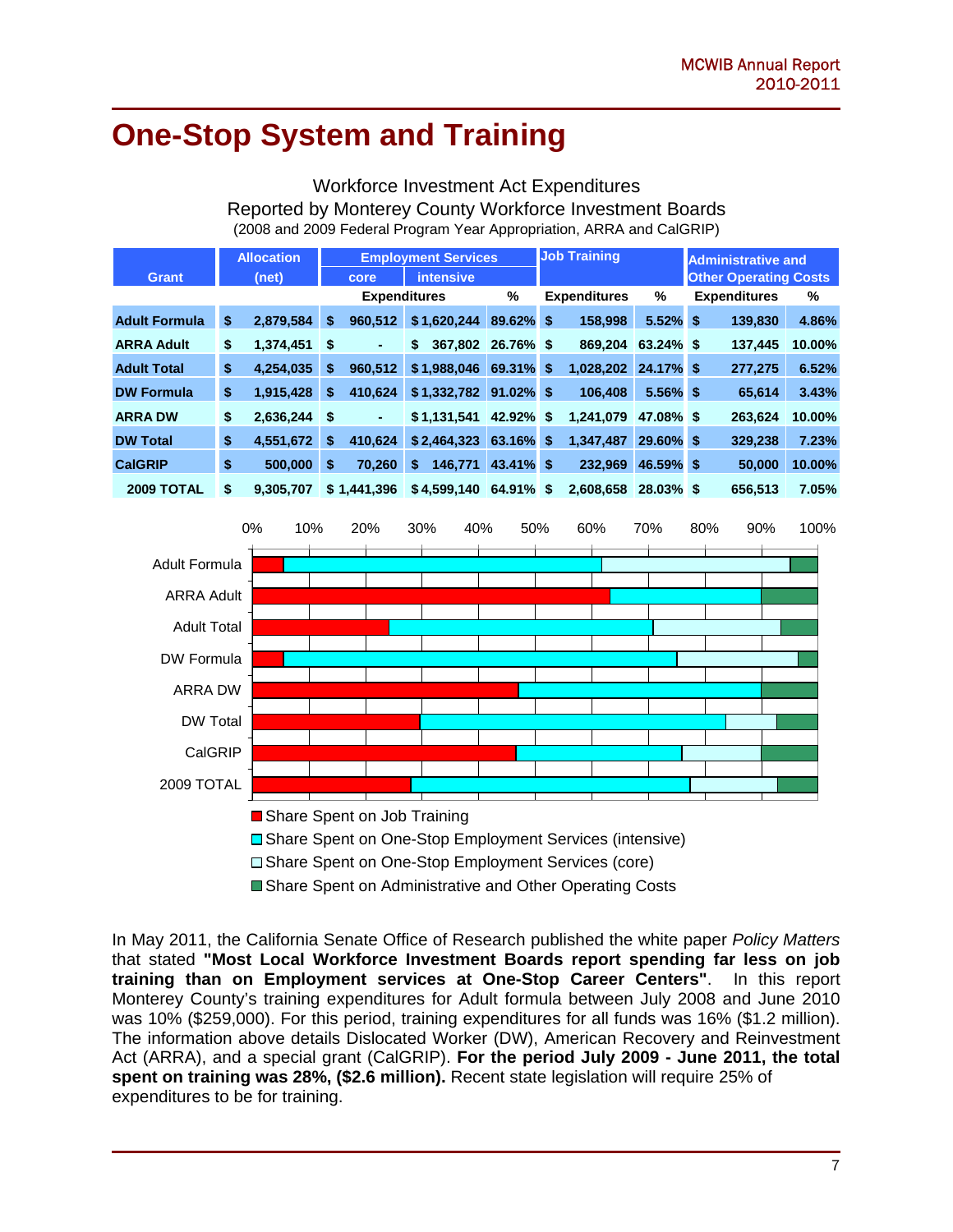### **Adult & Dislocated Worker Performance**

In PY2010-11, Adult participants were served by the County's primary service provider, OET, and three subcontracted organizations, including: Arbor E&T, LLC; Shoreline Workforce Development Services and Turning Point of Central California. Dislocated Worker participants were served by OET.

| <b>WIA Category</b>          | 2010-11 Statewide<br><b>Enrollments</b> | 2010-11 New<br><b>Plan Enrollments</b> | <b>P2010-11 Actual</b><br><b>Enrollments</b> | P <sub>2010</sub> -11<br>Actual/Plan |
|------------------------------|-----------------------------------------|----------------------------------------|----------------------------------------------|--------------------------------------|
| <b>Adults</b>                | 97,451                                  | 1,052                                  | 751                                          | 71%                                  |
| Dislocated<br><b>Workers</b> | 64,806                                  | 1,092                                  | 669                                          | 61%                                  |

When compared to Occupational Employment Statistics (OES) from the California Employment

| What are clients earning<br>post-program?                                        | 2010-11<br><b>Statewide</b> | <b>Monterey County</b><br>2010-11 | 2009-10          | Goal                                                                 | $10 - 11$        | <b>Success Rate</b><br>$09-10$ |
|----------------------------------------------------------------------------------|-----------------------------|-----------------------------------|------------------|----------------------------------------------------------------------|------------------|--------------------------------|
| Average post-program<br>earnings for Adults (6<br>month earnings)                | \$12,546                    | \$10,168                          | \$9,952          | \$10,500                                                             | 97%              | 95%                            |
| Total post-program<br>earnings for Adults<br>(6 month earnings)                  |                             | \$4.7<br>million                  | \$3.2<br>million | <b>Investment of Adult Funds</b><br><b>Approximately \$2 Million</b> | <b>Each Year</b> |                                |
| Average post-program<br>earnings for Dislocated<br>Workers (6 month<br>earnings) | \$18,550                    | \$12,469                          | \$11,865         | \$12,500                                                             | 100%             | 95%                            |
| Total post-program<br>earnings for Dislocated<br>Workers (6 month)               |                             | \$4.8<br>million                  | \$1.7<br>million | <b>Investment of DW Funds</b><br><b>Approximately \$2 Million</b>    | <b>Each Year</b> |                                |

| <b>Occupational Employment</b><br>Statistics $-1st$ Quarter | Statewide<br><b>Entire Labor Force</b> |          | <b>Monterey County</b><br>Entire Labor Force |          |
|-------------------------------------------------------------|----------------------------------------|----------|----------------------------------------------|----------|
|                                                             | 2011                                   | 2010     | 2011                                         | 2010     |
| Mean (6 months)                                             | \$25,667                               | \$25,666 | \$21,695                                     | \$21,724 |
| $25th$ percentile (6 months)                                | \$11,918                               | \$11,794 | \$10,005                                     | \$10,026 |
| $50th$ percentile (6 months)                                | \$17,306                               | \$18,845 | \$15,579                                     | \$15,642 |
| $75th$ percentile (6 months)                                | \$32,448                               | \$31,491 | \$27,061                                     | \$27,217 |

Development Department http://www.labormarketinfo.edd.ca.gov/Content.asp?pageid=152, the Statewide WIA Average Earnings is just under the 50<sup>th</sup> percentile, and above the 25<sup>th</sup> percentile of state wages for all occupations. Monterey County's WIA Average Earnings is also between the 50<sup>th</sup> and 25<sup>th</sup> percentile compared to county wages for all occupations. As the economy **improves, the system needs strategies to move the adult and dislocated worker Average Earnings for Monterey County closer to the 50th percentile.**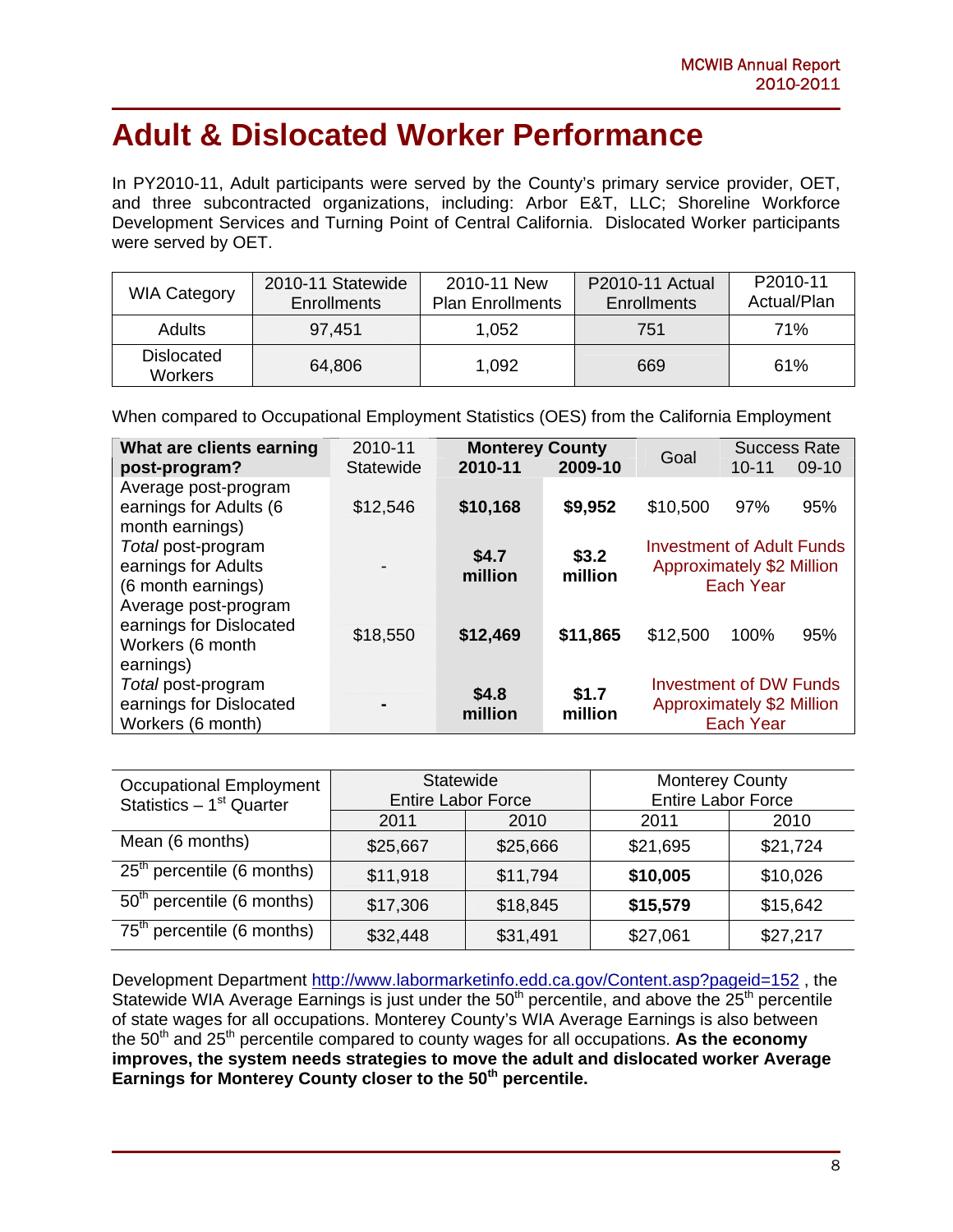### **Adult & Dislocated Worker Performance** *(continued)*

In March 2011, the Californian Employment Development Department (EDD) published the final PY 2009-10 WIA Common Measures Performance Results for the 49 LWIBs. There are **three common measures** for Adults and Dislocated Workers: **Entered Employment**, **Employment Retention** and 6-month, post program **Average Earnings** www.edd.ca.gov/Jobs\_and\_Training/pubs/wsin10-43.pdf.

| Did our clients get jobs?                                                  | 2010-11          | <b>Monterey County</b> |         | Goal                     | <b>Success Rate</b> |       |
|----------------------------------------------------------------------------|------------------|------------------------|---------|--------------------------|---------------------|-------|
|                                                                            | <b>Statewide</b> | 2010-11                | 2009-10 |                          | $10 - 11$           | 09-10 |
| <b>Number of Adults who</b><br>got a job                                   | 35,352           | 392/793                | 497/901 |                          |                     |       |
| % of Adults who got jobs                                                   | 49%              | 49%                    | 54%     | 67%                      | 73%                 | 81%   |
| <b>Number of Adult</b><br><b>Customers who remained</b><br>employed        | 32,164           | 476/656                | 375/465 |                          |                     |       |
| % of Adults who remained<br>employed                                       | 77%              | 73%                    | 80%     | 75%                      | 97%                 | 106%  |
| <b>Number of Dislocated</b><br>Workers who got a job                       | 26,643           | 539/1,079              | 403/783 | $\blacksquare$           | $\blacksquare$      |       |
| % of Dislocated Workers<br>who got a job                                   | 55%              | 50%                    | 51%     | 63%                      | 79%                 | 80%   |
| <b>Number of Dislocated</b><br><b>Workers who remained</b><br>employed     | 15,927           | 408/531                | 189/228 |                          |                     |       |
| % of Dislocated Workers<br>who remained employed                           | 81%              | 77%                    | 80%     | 80%                      | 96%                 | 100%  |
| <b>Number of Veterans who</b><br>got a job                                 | 3,908            | 40/85                  | 38/89   | $\blacksquare$           |                     |       |
| % of Veterans who got a<br>job                                             | 51%              | 47%                    | 43%     | $\overline{\phantom{0}}$ |                     |       |
| <b>Number of Veterans who</b><br>remained employed                         | 2,968            | 31/48                  | 31/38   | $\blacksquare$           |                     |       |
| % of Veterans who<br>remained employed                                     | 76%              | 65%                    | 82%     | $\overline{\phantom{a}}$ |                     |       |
| <b>Number of Individuals</b><br>with Disabilities who got<br>a job         | 2,087            | 62/125                 | 42/100  |                          |                     |       |
| % of Individuals with<br>Disabilities who got a job                        | 38%              | 50%                    | 42%     | $\blacksquare$           |                     |       |
| <b>Number of Individuals</b><br>with Disabilities who<br>remained employed | 5,423            | 45/64                  | 33/44   | $\blacksquare$           |                     |       |
| % of Individuals with<br>Disabilities who remained<br>employed             | 73%              | 70%                    | 75%     |                          |                     |       |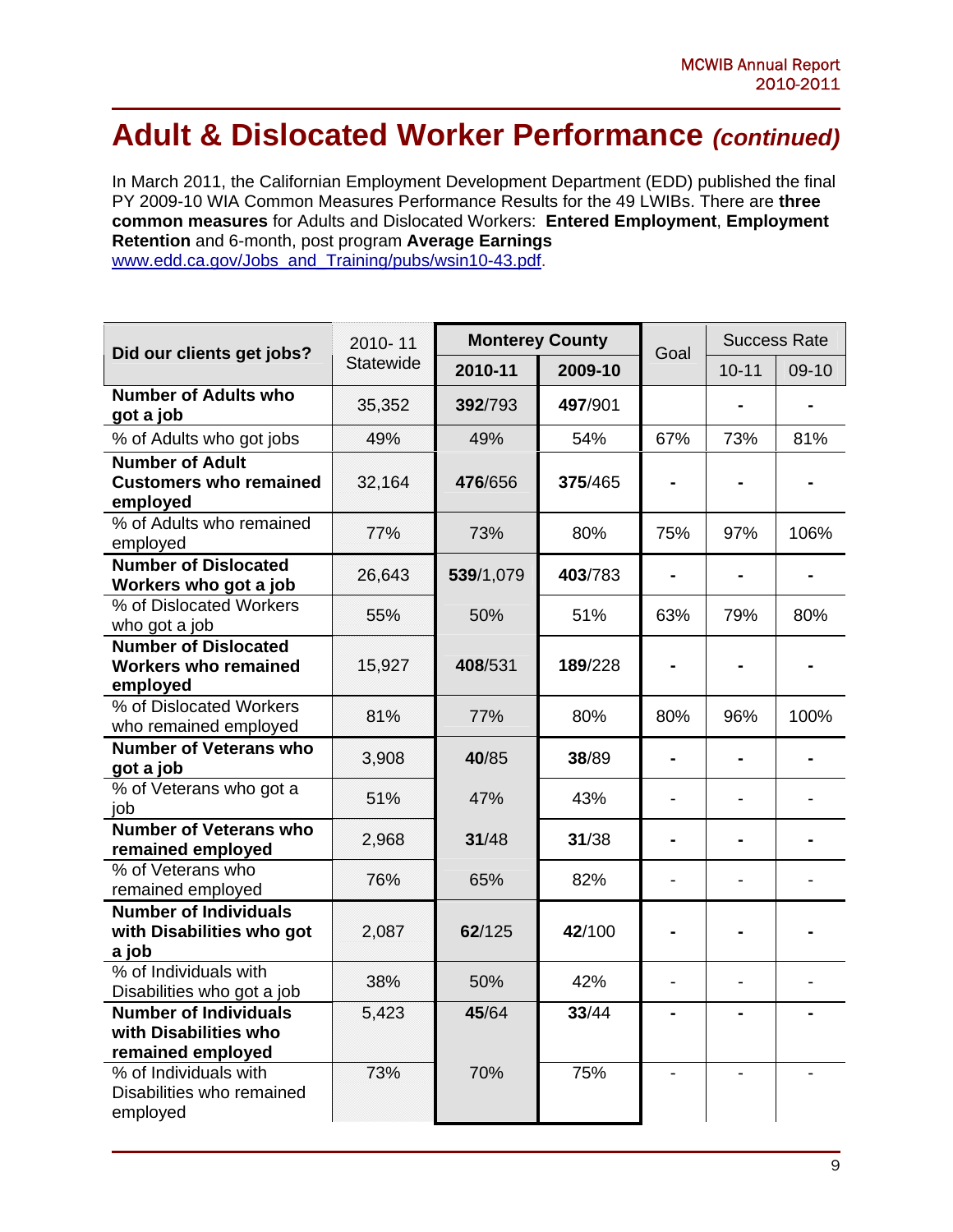# **Youth Performance**

In PY 2010-11, Youth participants were served by the County's primary service provider, OET, and two subcontracted organizations, Turning Point of Central California and Unity Care Group, Inc. All information is reported and tracked in the Virtual One Stop System.

| <b>WIA</b><br>Category | <b>PY10-11</b><br><b>Statewide</b><br><b>Enrollments</b> | <b>PY10-11 Plan</b><br><b>Enrollments</b> | PY 10-11 Actual<br><b>Enrollments</b> | PY 10-11<br>Difference to<br><b>Plan</b> |
|------------------------|----------------------------------------------------------|-------------------------------------------|---------------------------------------|------------------------------------------|
| Youth                  | 29,811                                                   | TOTAL 734                                 | TOTAL 602                             | 82%                                      |
|                        |                                                          | CARRY-IN 357                              | CARRY-IN 322                          | 90%                                      |
|                        |                                                          | <b>NEW 377</b>                            | <b>NEW 280</b>                        | 74%                                      |

In March 2011, the Californian Employment Development Department (EDD) published the final PY 2009-10 WIA Common Measures Performance Results for the 49 LWIBs. http://www.edd.ca.gov/Jobs\_and\_Training/pubs/wsin10-43.pdf

There are three common measures for Youth: Placement in Employment or Education, Degree or Occupational Certificate Attainment and Literacy & Numeracy gains.

| Are we helping our                                                                            | $10 - 11$        | <b>Monterey County</b> |         | Goal      |       | <b>Success Rate</b> |         |
|-----------------------------------------------------------------------------------------------|------------------|------------------------|---------|-----------|-------|---------------------|---------|
| Youth?                                                                                        | <b>Statewide</b> | $10 - 11$              | $09-10$ | $10 - 11$ | 09-10 | $10 - 11$           | $09-10$ |
| <b>Number of Youth</b><br>who obtained their<br>high school diploma<br>or GED                 | 6,539            | 136/251                | 86/122  |           |       |                     |         |
| % who obtained high<br>school diploma or<br><b>GED</b>                                        | 53%              | 54%                    | 70%     | 61%       | 65%   | 89%                 | 108%    |
| <b>Number of Youth</b><br>who entered<br>employment or<br>education                           | 9,462            | 184/280                | 95/134  |           |       |                     |         |
| % who entered<br>employment or<br>education                                                   | 67%              | 66%                    | 71%     | 65%       | 69%   | 102%                | 104%    |
| <b>Number of Youth</b><br>basic skills deficient<br>who obtained<br>literacy or math<br>gains | 2,960            | 87/116                 | 30/59   |           |       |                     |         |
| % who obtained<br>literacy or math gains                                                      | 44%              | 75%                    | 52%     | 40%       | 40%   | 188%                | 129%    |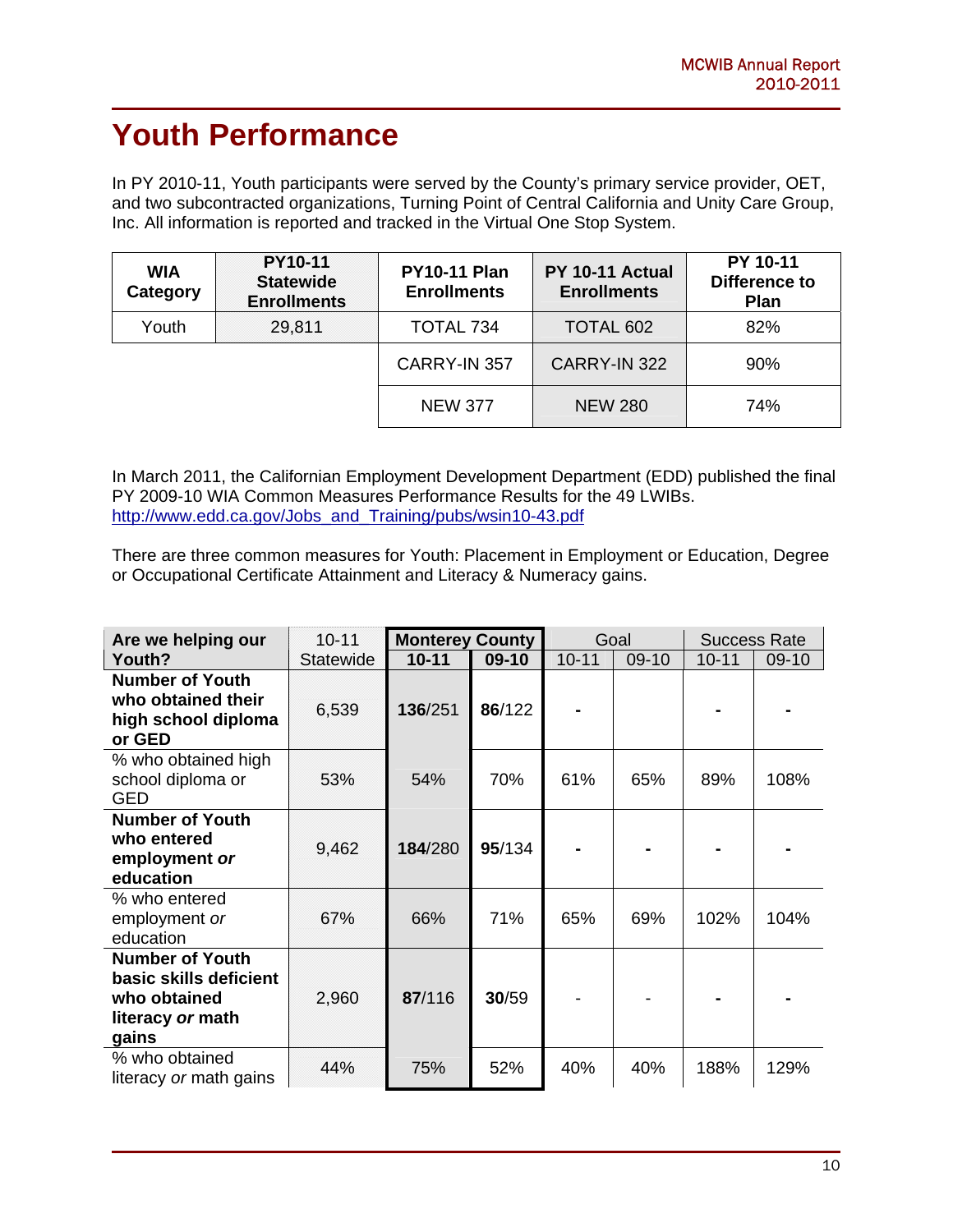# **County Geographic Areas Served**

Target Geographic goals are set by MCWIB policy and based on unemployment data for sub county areas www.montereycountywib.org/policies.



| <b>Number of Participants</b><br>Served: | <b>Adult</b> | <b>Dislocated</b><br><b>Workers</b> | Youth | <b>TOTAL</b> |     |
|------------------------------------------|--------------|-------------------------------------|-------|--------------|-----|
| <b>North</b>                             | 95           | 84                                  | 73    | 252          | 13% |
| <b>Central</b>                           | 444          | 349                                 | 325   | 1,119        | 56% |
| <b>West</b>                              | 109          | 145                                 | 84    | 338          | 17% |
| <b>South</b>                             | 98           | 87                                  | 120   | 305          | 15% |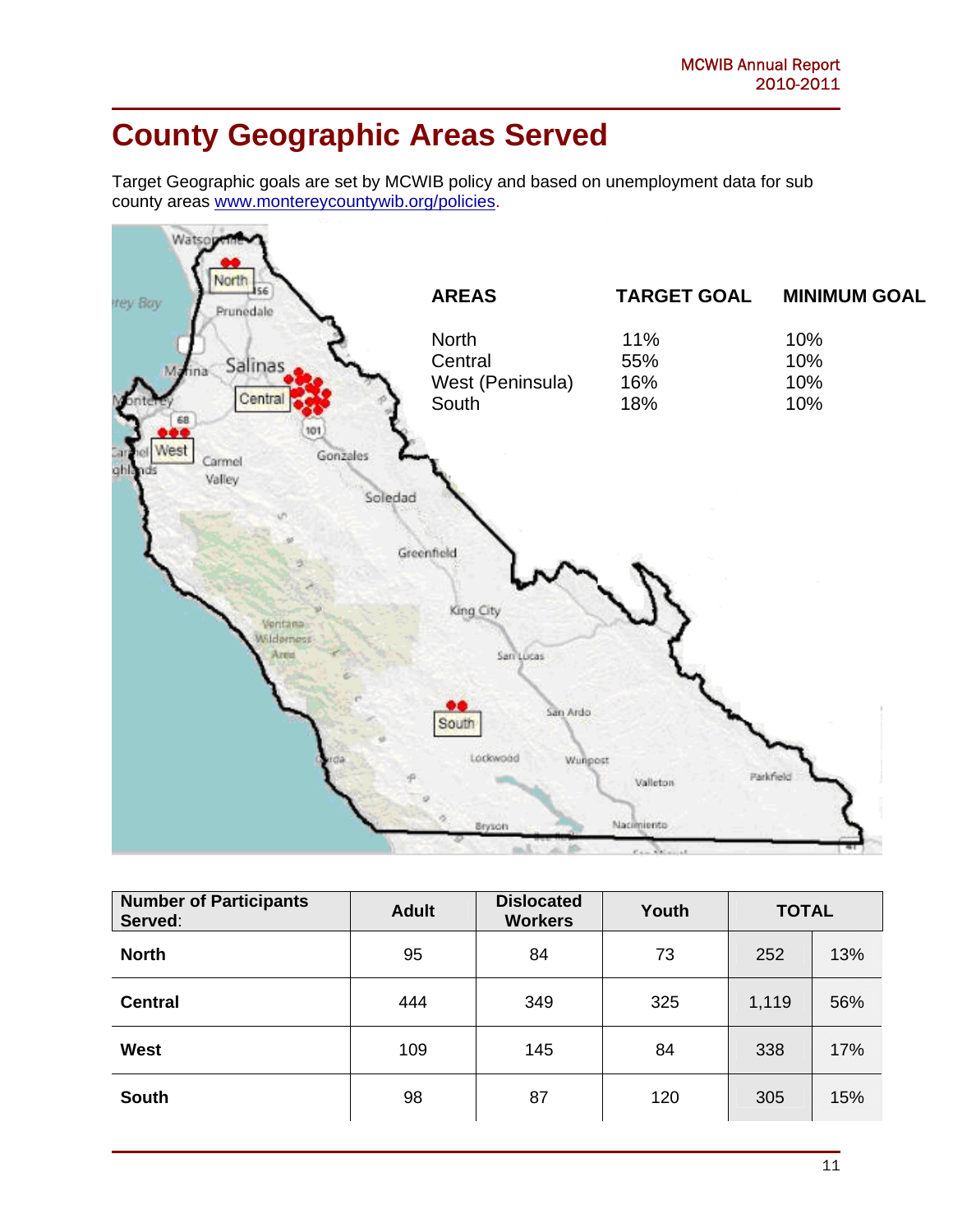### **Unemployment Data**

The Monterey County total labor force for 2010 was 219,700, while the average unemployment rate for July 2010-June 2011 was 12.8%. Overall, the trend of unemployment dropped from a peak of 17.2% in January 2011, however, the State and local figures are still above the national average. The southern region of Monterey County boasted the lowest unemployment figures, with some areas as high as 24%.



Unemployment Comparison through June 2011. Data supplied by the Bureau of Labor Statistics and California Labor Market Information Division.

### *Rapid Response and Layoff Aversion*

There were four Worker Adjustment and Retraining Notification (WARN) Act notices between November 2010 and March 2011 in Hospitality and Agriculture affecting 443 employees in Central, West and South county communities. Additionally, assistance was provided in response to many smaller events, less than 50 employees. Grant funds were secured to provide additional training resources for many effected employees.

Rapid Response teams from OET and the Employment Development Department are available to provide information to employees about unemployment and other services. Layoff Aversion has been a collaborative effort with the Monterey County Business Council and the two Small Business Development Centers in our region.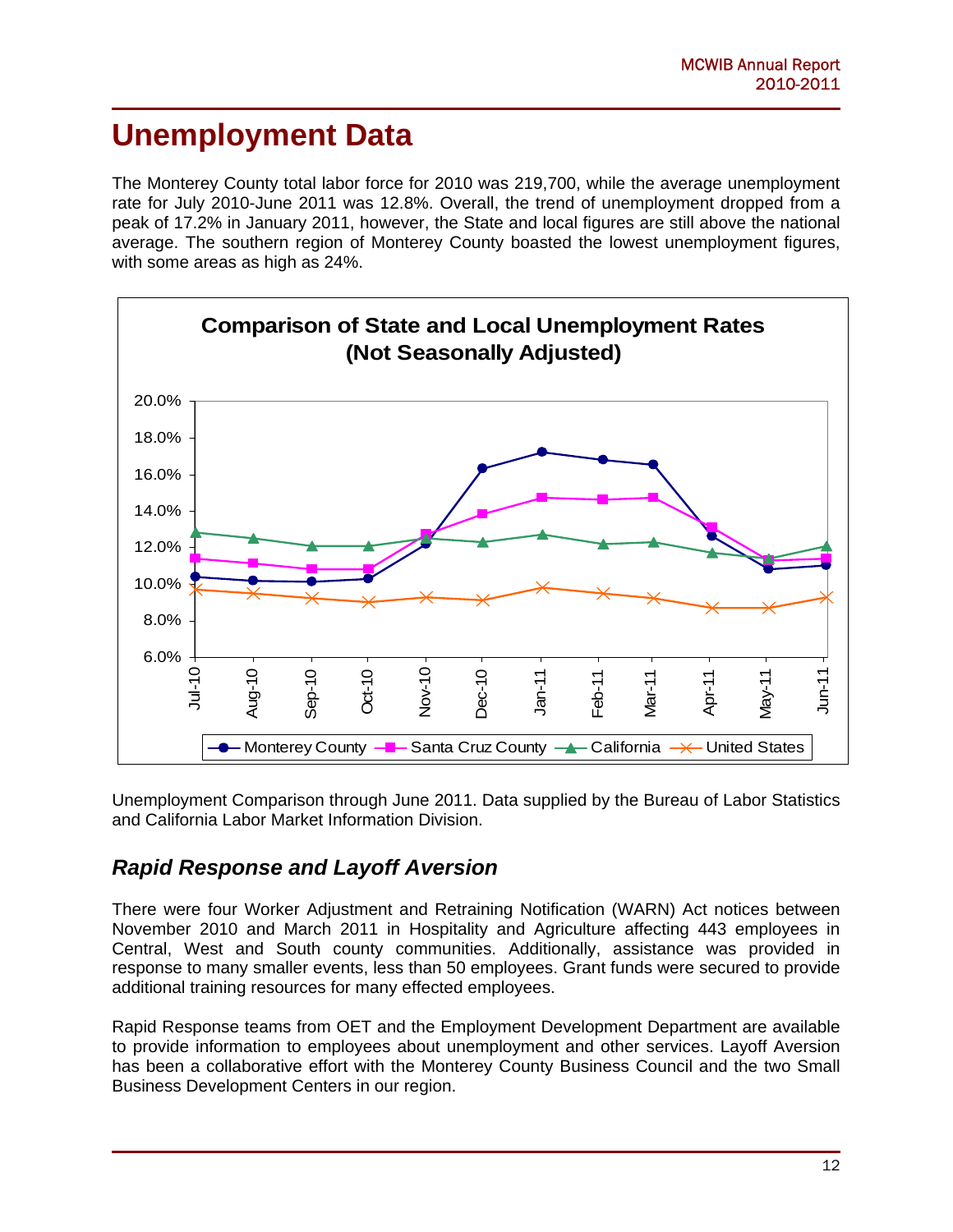### **Youth Engagement**

#### *Extreme Entrepreneurship Tour*



In October 2010, the Monterey and Santa Cruz County WIBs partnered with the Santa Cruz County Office of Education, other local business, community and educational partners to organize and host a regional Extreme Entrepreneur Tour (EET) Event.

The half-day event

consisted of keynote speakers, an inspirational workshop, networking opportunities and a youthlead panel and exhibitors. Youth were able to connect with exhibitors that provided information on entrepreneurship programs, how to start a business, applying for business loans, and taking advantage of training opportunities. The goal of the event was to inspire young people to **succeed in school and in life by seizing educational and entrepreneurial opportunities.** 

#### *Entrepreneurship lessons learned...*

*"I learned that creating and running my own successful business could be more fun and fulfilling than I thought."* 

 *"It motivated me to be the best I can be every day. Life is good."* 

*"I learned the benefits of being your own boss and taking risks."* 

#### *High Concentration Youth*



Monterey County was one of six areas to be awarded \$83,000 to provide expanded services to **youth of incarcerated parents**. OET, in collaboration with multiple community based organizations, provided 25 eligible youth, with: in-depth career assessment opportunities, vocational training, work experience and on-the-job training opportunities.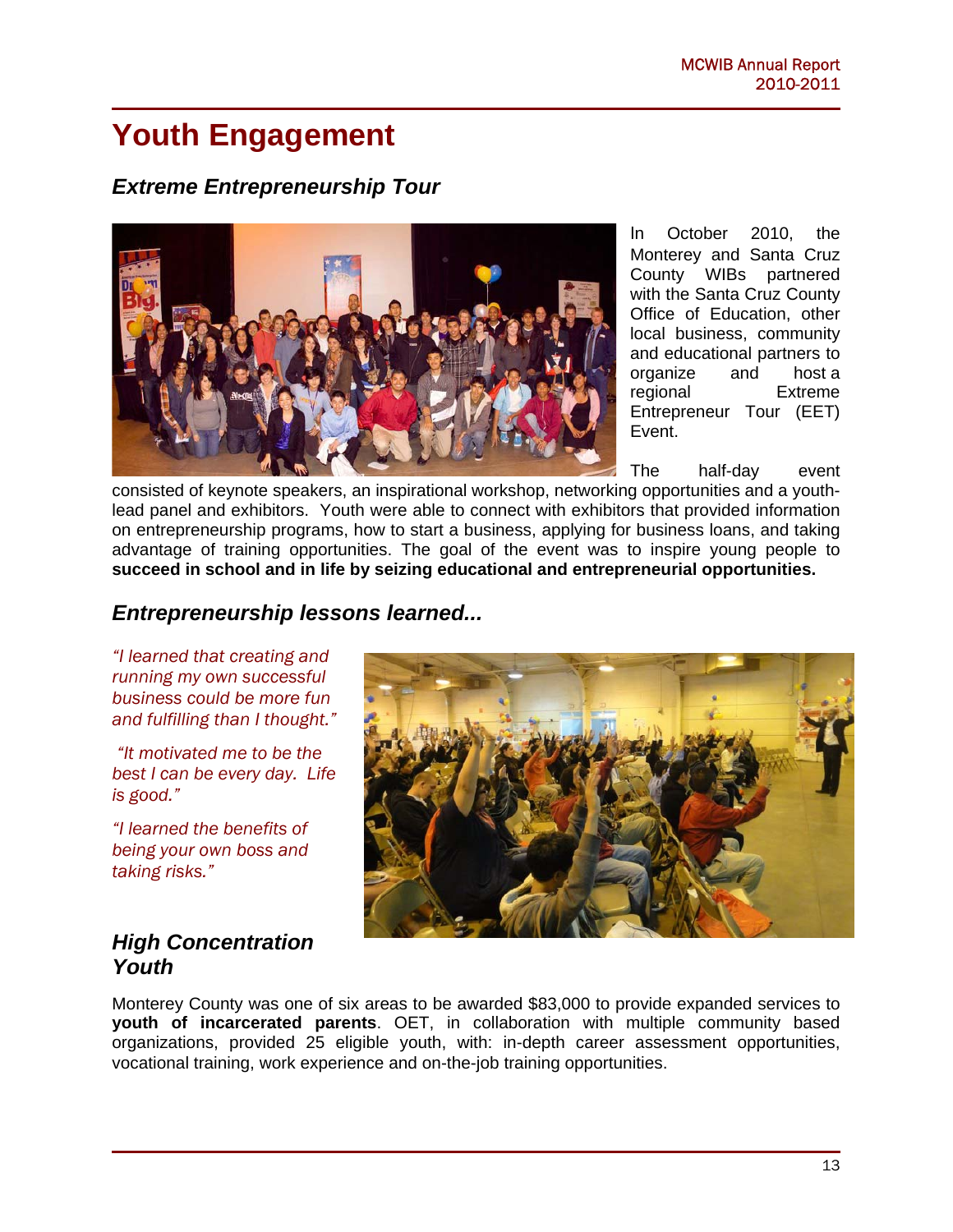### **Youth Engagement** *(continued)*

#### *Allied Health & Nursing Career Exploration Fairs*



Approximately 70 high school students attended each hospital event, where nurses and clinical staff from different allied health departments presented information about **career opportunities, educational requirements** and compensation.

For the second year, funding from the **Career Technical Education Community Collaborative Grant** (CTE), a partnership between Hartnell College and Mission Trails ROP, allowed the MCWIB to collaborate with Community Hospital of the Monterey Peninsula, Natividad Medical Center, Salinas Valley Memorial Healthcare System, Clinica de Salud del Valle de Salinas, to host three, allied health and nursing hospital career fairs targeting underserved high school students throughout Monterey County.



*"The CHOMP Healthcare Career Fair was a total success. My students were impressed*  with the organization and the time given by the CHOMP employees and their input and *effort…the students are still talking to other teachers and CCHS staff about the hospital tour and presentations they experienced!"* 

 *- Rosana Diaz, Central Coast High School* 

Statistics provided by multiple reports underscore the need to develop a pipeline of culturally competent, allied health care workers that will be able to provide quality, appropriate care to our state, region and county's increasingly diverse patient population.

#### *Summer Youth Employment Program*

In 2010-2011, **over 300 youth**, ages 16-21, participated in a six-week, Summer Youth Employment Program administered by OET. Youth were placed at hundreds of different worksites and earned up to \$1,400 each. The ongoing summer youth program, built on the MCWIB and OET's extensive network of partners, included numerous private and public organizations in all areas of the County.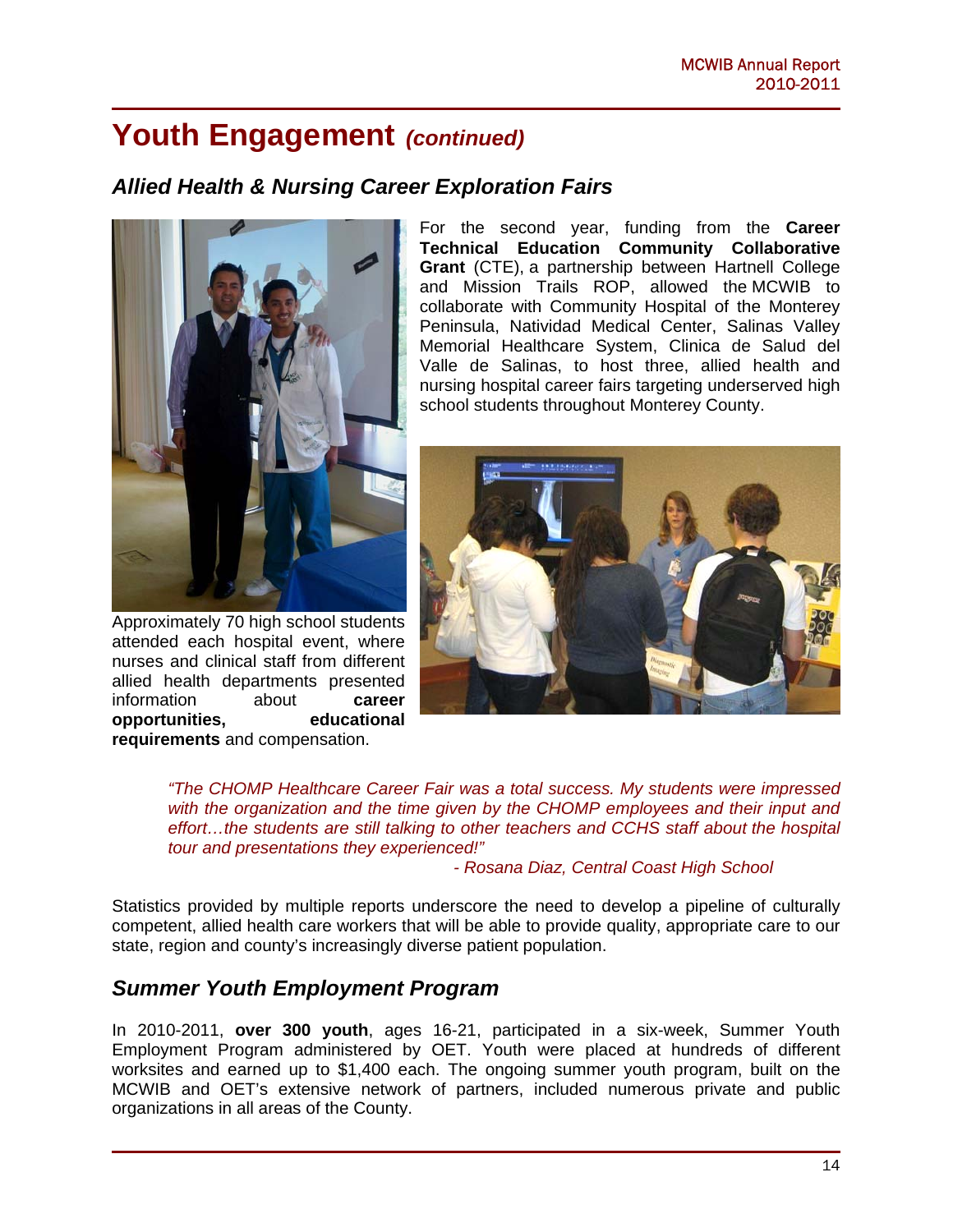### *More* **Business and Community Partnerships**

#### *Regional Industry Clusters of Opportunity Grant (RICOG)*

*"The RICOG project was able to catalyze a fresh group around the Green Coast Alliance and the Green Coast Innovation Zone… SLO was able to adopt the top three industry clusters active in Monterey County and as a result, there is collaboration on a regional wine trail, sustainable hospitality conference in January 2012 and a CEO Sustainability Boot-camp…We look forward to new, exciting partnerships, and are always willing to share our ideas to see them grow with our partners". - Mary Ann Leffel* 

#### *National Emergency Grant: On-the-Job Training (NEG-OJT)*

The MCWIB received \$369,988 from the US Department of Labor, American Recovery and Reinvestment Act (ARRA), NEG-OJT program in collaboration with OET and Shoreline to provide **OJT services to 43 long-term unemployed individuals**.

*"I would like to express my appreciation to the staff at Shoreline Workforce Development Services for their work in helping individuals find their career path or a great job!!" - Jose H. Hernandez* 

#### *Disability Program Navigator (DPN) and Monterey County Committee for the Employment of People with Disabilities (MCCEPD)*

Over the past seven years, the One-Stop has received more than \$400,000 in State funding for a disability program navigator (DPN) as a resource for staff and job seekers. MCWIB staff supports the MCCEPD and their **recognition of employees and employers**.

#### *Governor's Gang Reduction, Intervention and Prevention (CalGRIP)*

Turning Point, Rancho Cielo, and OET collaborated to serve 84 individuals 18-24 years old. While 14% returned to incarceration, the **successes** include 14 percent (10 individuals) attained a GED or diploma and 59% (41) entered employment or education.

#### *Veterans Collaborative*

OET convenes a veteran's collaborative that has been instrumental in sharing information about resources and services for local Veterans including an online resource directory located at: www.help-4-Vets.org.

The MCWIB supported the following partnerships with letters of support and/or leveraged resources:

- Shoreline: Veterans Employment-related Assistance Program (VEAP)
- **Hartnell College: Sustainable Ag Technology and Green Construction**
- Rancho Cielo: Youthbuild
- Monterey Adult School: Pre-Apprenticeship and EPA Superfund Training
- Monterey Bay Geriatric Resource Center: health reform geriatric and chronic continuum of care training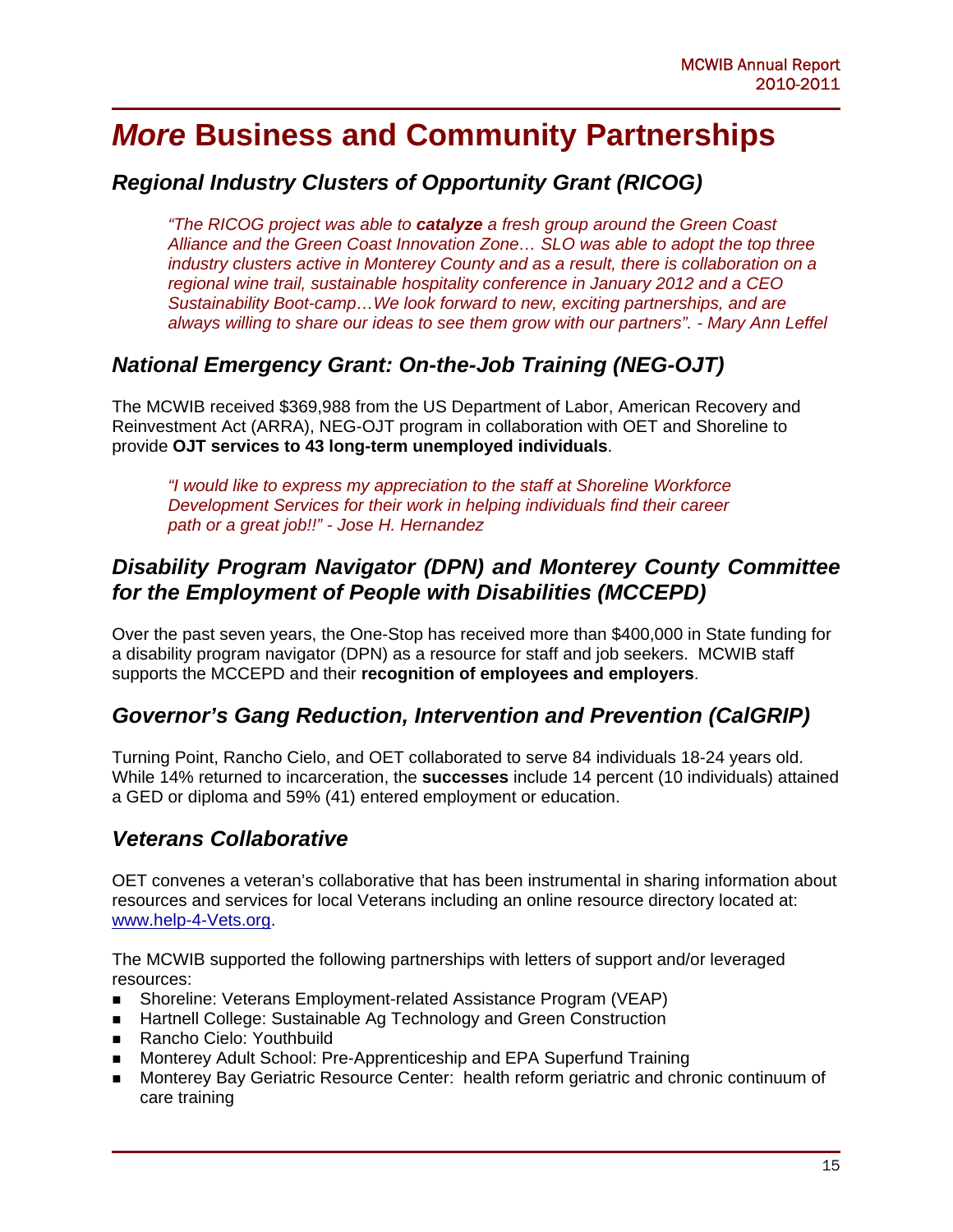# **Looking Ahead**

#### *Expanding Access to Services*

Before the end of PY 2009-2010, the MCWIB decided to release a new request for proposal (RFP) for adult and youth employment services beginning July 1, 2011. In early 2011, MCWIB staff conducted **four focus groups throughout the county** to convene multiple stakeholders and gather input from their valuable perspectives on Monterey County's workforce system.

The Youth and Adult RFPs were released to the public in February 2011. All interested bidders were required to include a minimum of **three partners** in their proposal. In May, 2011, the MCWIB approved the RFP evaluation panel's funding recommendations of up to \$630,000 for WIA Adult Services and up to \$327,600 for WIA Youth Services.

The new contracts began July 1, 2011 and end June 30, 2012, with the MCWIB's option to extend the contracts annually, for a maximum of two subsequent years based on funds available and subcontractor performance. The following subcontracts were awarded:

| <b>ADULT Successful Bidders</b> | Requested | <b>Proposed # of</b> | <b>Total Funding</b> | Min. # of          |
|---------------------------------|-----------|----------------------|----------------------|--------------------|
|                                 | Amount    | <b>Enrollments</b>   | Recommended          | <b>Enrollments</b> |
| <b>Shoreline</b>                | \$900,000 | 264                  | \$327,600            |                    |
| <b>Turning Point</b>            | \$900,000 | 264                  | \$302,400            | 70                 |
| Total                           |           |                      | \$630,000            | 147                |

| <b>YOUTH Successful Bidders</b> | Requested | Proposed # of      | <b>Total Funding</b> | Min. $#$ of        |
|---------------------------------|-----------|--------------------|----------------------|--------------------|
|                                 | Amount    | <b>Enrollments</b> | Recommended          | <b>Enrollments</b> |
| <b>Turning Point</b>            | \$468,000 | 189                | \$170,352            | 58                 |
| Santa Cruz Office of Ed.        | \$468,000 | 189                | \$157,248            | 60                 |
| Total                           |           |                    | \$327,600            | 118                |

### *Partners of the One-Stop Career Center System*

- Teen Challenge/Pajaro Men's Center
- Vocational Rehabilitation Specialists, Inc.
- BI, Inc. Day Reporting Center
- Monterey County Office of Education
- North County Recreation and Park District
- Monterey County Probation and Sheriff's Departments
- California Department of Corrections and Rehabilitation
- Monterey Health Department Behavioral Health Bureau
- Shoreline in Santa Cruz and San Luis Obispo
- Peacock Acres
- Cabrillo College
- Sun Street Centers
- Rancho Cielo
- Alliance on Aging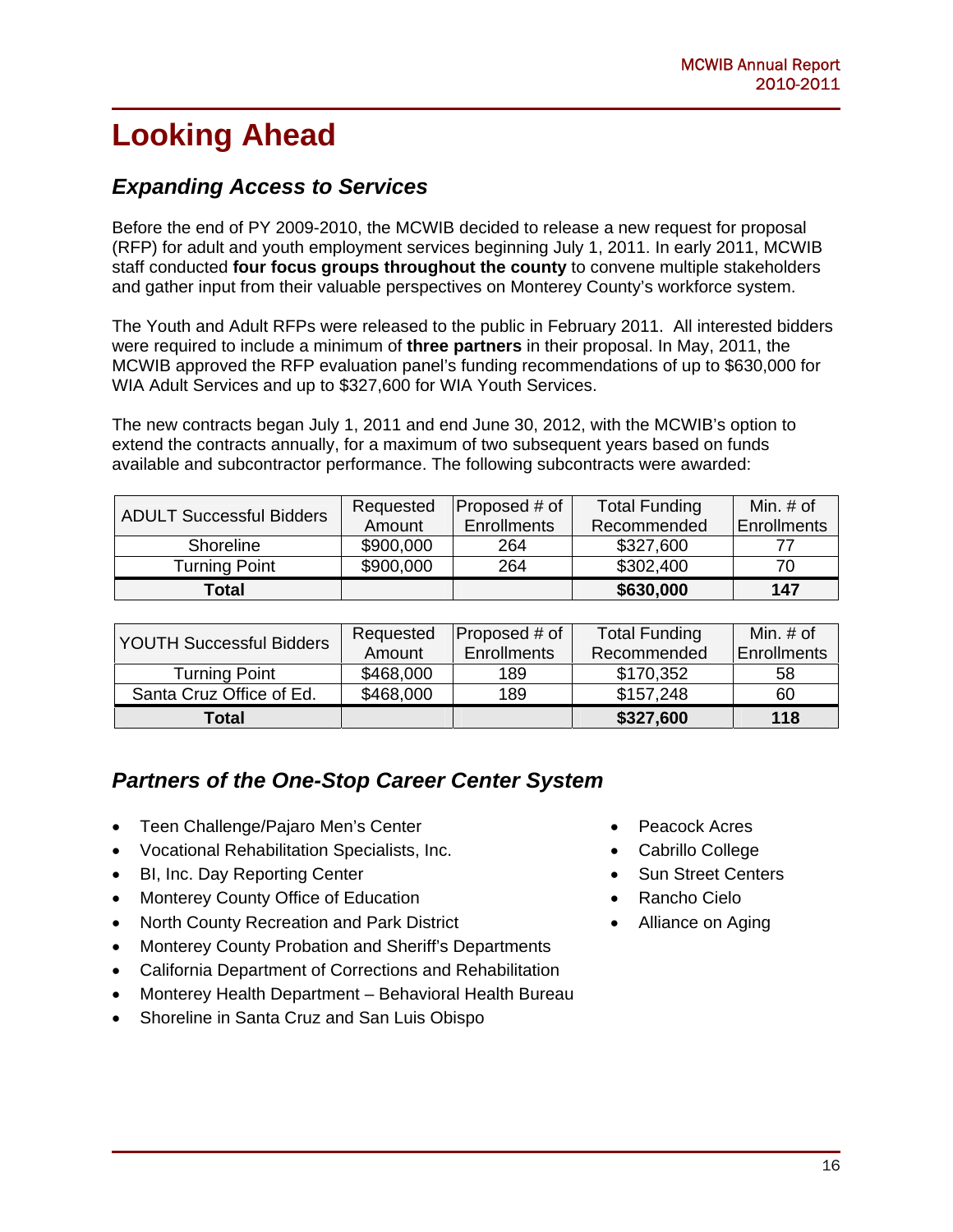# **Looking Ahead**

#### *Monterey County Economic Development Department*

The MCWIB is part of a new Economic Development Department with Housing and Redevelopment. The department was recently created by the Board of Supervisors in December 2010 to ensure that there is a County-wide perspective in support of a diversified economy, higher paying jobs and expanded revenue base for local government services, while preserving and protecting the County's agricultural base. The Department will promote economic growth and vitality for the County by attracting private investment in new and existing developments, and formulating economic, redevelopment, community development, housing and workforce investment strategies and programs for the County. The primary emphasis will be to assist existing and new businesses in identifying opportunities for growth, facilitate business financing, and encourage public/private partnerships.

Future initiatives include:

- **Agriculture**: Ag Rail Facility ~Wine Industry ~ Salinas Agricultural Innovation Programs
- **Tourism**: Eco-Recreation ~ Motor Sport Opportunity ~ Highway 156 Improvement
- **Education/Research**: Homeland Defense Consortium ~ Institute for Innovation Economic Development/Project 17 ~ Marine Research/Moss Landing
- **Fundamental Initiatives Small Business**: Organizational Capacity ~Technical Assistance/Living Laboratory ~ Lending

### **New Grants**

### *NEG Multi-Sector*

Monterey County partnered with 21 geographically contiguous local workforce investment areas encompassing 56% of the state's population, 53% of its labor force, and 43% of its land mass on a proposal addressing 123 mass dislocations in 19 industries totaling 5,887 workers. Monterey County received \$444,385 (40%) of the \$1,111,080 total award. Additional funding up to the amount approved will be made available based on performance and demonstrated need for assistance.

#### *California New Start*

Prison-to-Employment, a statewide program was launched to improve the vocational aptitude and enhance the employability of parolees and their access to employment opportunities. The MCWIB was awarded \$55,476 to provide funds to the One-Stop Career Centers to serve the parolee population, with a goal of reducing recidivism and enhancing public safety by increasing the employability of ex-offenders and helping them secure and retain employment.

During an era of government-wide budget cutting, broad program alignment and coordination is required. Workforce development and economic development policy alignment are essential to economic growth and job creation.